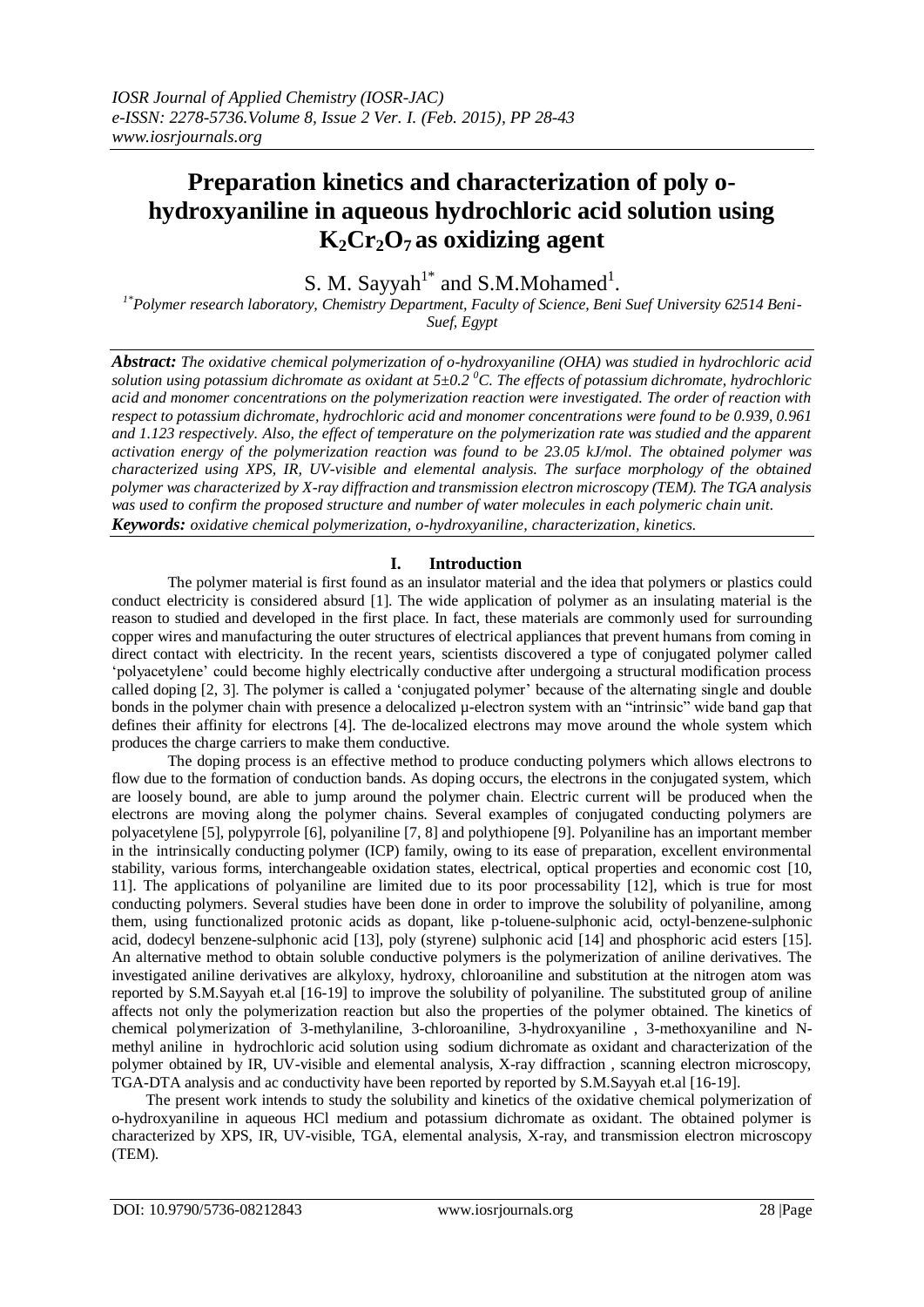## **2.1. Materials:**

# **II. Experimental:**

o-Hydroxyaniline provided by Winlab Co., (UK). Concentrated hydrochloric acid, pure grade product, provided by El-Nasr pharmaceutical chemical Co., Egypt. Potassium dichromate provided by Sigma-Aldrich chemical Co., (Germany). Doubly distilled water was used to prepare all the solutions needed in the kinetic studies.

#### **2. 2. Oxidative Aqueous Polymerization of o-Hydroxyaniline (OHA) Monomer:**

The polymerization reaction was carried out in a well-stoppered conical flask of 250 ml capacity; addition of (OHA) amount in 25 ml HCl of known molarity followed by the addition of the required amount of potassium dichromate as oxidant in water (25 ml) to the reaction mixture. The orders of addition of substances were kept constant in all the performed experiments. The stoppered conical flask was then placed in an automatically controlled thermostat at the required temperature. The flask was shaken (15 shakings/10 s/15 min) by using an automatic shaker. The flask was filtrated using a Buchner funnel, and then the obtained polymer was washed with distilled water, and finally dried till constant weight in vacuum oven at 60 °C.

#### **2.3. Elemental Analysis and X-Ray Photoelectron Spectroscopy (XPS):**

The carbon, hydrogen and nitrogen contents of the prepared polymer was carried out in the micro analytical laboratory at Cairo University by using oxygen flask combustion and a dosimat E415 titirator (Switzerland).

An XPS spectrum was carried out using XPS-thermo scientific spectrometer, Model: K-ALDH in Central Metallurgical Research and Development Institute (CMRDI). Polymer was mounted on a standard sample holder using double-sided adhesive tape. Survey and XPS spectra were obtained with Al Kα monochromatic X-ray with the resolution of 0.7eV.

#### **2.4. Infrared and Ultraviolet Spectroscopy:**

The infrared spectroscopic analysis of the prepared polymer was carried out in the micro analytical laboratory at Cairo University using a Shimadzu FTIR-430 Jasco spectrophotometer and KBr disc technique.

The ultraviolet-visible absorption spectra of the monomer and the prepared polymer sample was measured using Shimadzu UV spectrophotometer (M 160 PC) at room temperature in the range 200-900 nm using dimethylformamide as a solvent and reference.

#### **2.5. Thermal Gravimetric Analysis (TGA), Transmission Electron Microscopy (TEM) and X-Ray Analysis:**

Thermal gravimetric analysis (TGA) of the polymer sample was performed using a SHIMADZU DT-30 thermal analyzer. The weight loss was measured from ambient temperature up to 600  $\rm{^0C}$  at rate of 20  $\rm{^0C}$  /min to determine the rate of degradation of the polymer.

X-Ray diffractometer (philip1976.model1390) was used to investigate the phase structure of the polymer powder under the following condition which kept constant during the analysis processes Cu: X-ray tube, scan speed  $=8/\text{min}$ , current=30mA, voltage  $=40$ kv and preset time=10s.

The inner cavity and wall thickness of the prepared polymer was investigated using transmission electron microscopy (TEM) JEOL JEM-1200 EX П (Japan).

## **2.6. Calculations:**

#### **2.6.1. Determination of Conversion Yield:**

The conversion yield of the monomer to the polymer was determined by the weighing of the dry obtained polymer (P) divided by the weight of the monomer (w) and was calculated in the following way:

$$
Conversion yield = \frac{Polymer Yield(P)}{Weight of Moment(w)}
$$
 (1)

#### **2.6.2. Determination of the Polymerization Rate:**

The rate of polymerization was determined in the following:

$$
Rate(R_i) = \frac{P}{V \times M. wt \times t} \text{ (gmol / L. sec)}
$$
 (2)

Where (P) is the weight of polymer formed at time (t) in seconds, (V) is the volume of the reaction solution in liters and (M. wt) is the molecular weight of the monomer.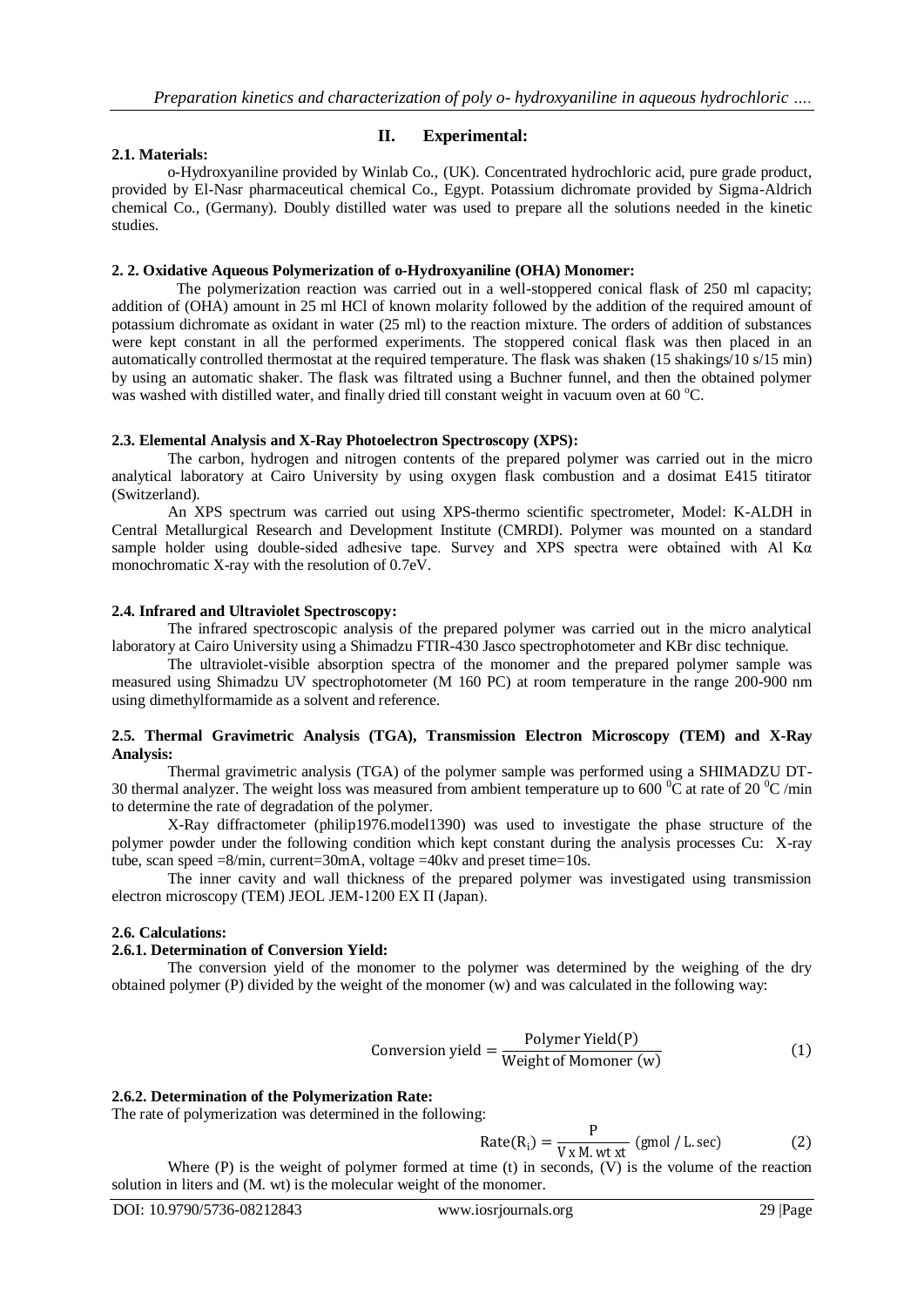#### **2.6.3. Calculation of the Apparent Energy of Activation.**

The apparent activation energy  $(E_a)$  of the aqueous polymerization reaction was calculated using the following Arrhenius equation:

Where  $(K)$  is the rate,  $(R)$  is the universal gas constant,  $(T)$  is the reaction temperature and  $(C)$  is constant.

## **2.6.4. Determination of Enthalpy (Δ H \* ) and Entropy (ΔS \* ) of Activation:**

Enthalpy of activation  $(\Delta H^*)$  and entropy  $(\Delta S^*)$  were calculated using transition state theory equations (Eyring equation):

$$
K = \frac{RT}{Nh} e^{\Delta S^*/R} \cdot e^{-\Delta H^*/RT}
$$
 (4)

Where  $(K)$  is the rate constant,  $(N)$  is the Avogadro's number,  $(R)$  is the universal gas constant and  $(h)$  is planks constant.

By dividing the above equation by (T) and taking its natural logarithm, the following equation obtained:

$$
\operatorname{Ln}\left(\frac{K}{T}\right) = \operatorname{Ln}\frac{R}{Nh} + \frac{(\Delta S^*)}{R} + \frac{(-\Delta H^*)}{RT}
$$
(5)

A plot of Ln (k/T) against (1/T) is linear, with a slope equals to  $(-\Delta H^* / R)$  and intercept equals to (Ln. k/h  $+ \Delta S^* / R$ ). Therefore  $\Delta H^*$  and  $\Delta S^*$  can be calculated from the slope and intercept respectively.

## **III. Results And Discussion:**

## **3.1. Determination of the Optimum Polymerization Conditions:**

To optimize the conditions for polymerization of o-hydroxyaniline (OHA), the concentrations of potassium dichromate, hydrochloric acid and monomer were investigated with keeping the total volume of the reaction mixture constant at 50 ml.

#### **3.1.1. Effect of Potassium Dichromate Concentration on the Polymerization Reaction:**

Both of the monomer and HCl concentrations are fixed at 0.1 M while the oxidant concentrations were varied from 0.02 to 0.5M at  $5 \pm 0.2$ °C to investigate the optimum polymerization condition of OHA. The conversion curve was represented in figure (1), from which it is clear that, the obtained polymer increased with the increase of  $K_2Cr_2O_7$  concentration reaching maximum value at 0.3M. From the left part of the curve it is clear that, the polymer yield increases from 0.02M to 0.3M then decreases from 0.3M to 0.5M. This could be due to the fact that, in the first part of the curve, the produced initiator ion radical moieties activate the backbone and simultaneously produced the o-hydroxyaniline ion radical, which takes place immediately and therefore, yield increases with the increase of potassium dichromate concentration up to 0.3M. But in the second part of the curve, the polymer yield decreases with the increasing of  $K_2Cr_2O_7$  concentration, which may be due to the formation of low molecular weight oxidation product at high concentration of oxidant ( $> 0.3$ ) which promote the formation of low molecular weight oxidation produced and make it easily soluble in the reaction medium [20].

## **3.1. 2. Effect of HCl Concentration on the Polymerization Reaction:**

The effect of HCl concentration on the aqueous oxidative chemical polymerization of OHA was investigated using constant concentration of  $K_2Cr_2O_7$  at 0.3M and monomer concentration at 0.1M but using different concentrations of HCl at  $5 \pm 0.2$ °C. The conversion curve was represented in figure (2). From which it is clear that, the obtained yield increases in the acid concentrations range from 0.02 to 0.2 then decreases gradually up to 0.3M. This behavior may be due to, at higher concentration of HCl, the degradation of the polymer could be occur in the early stages of the reaction [20, 21].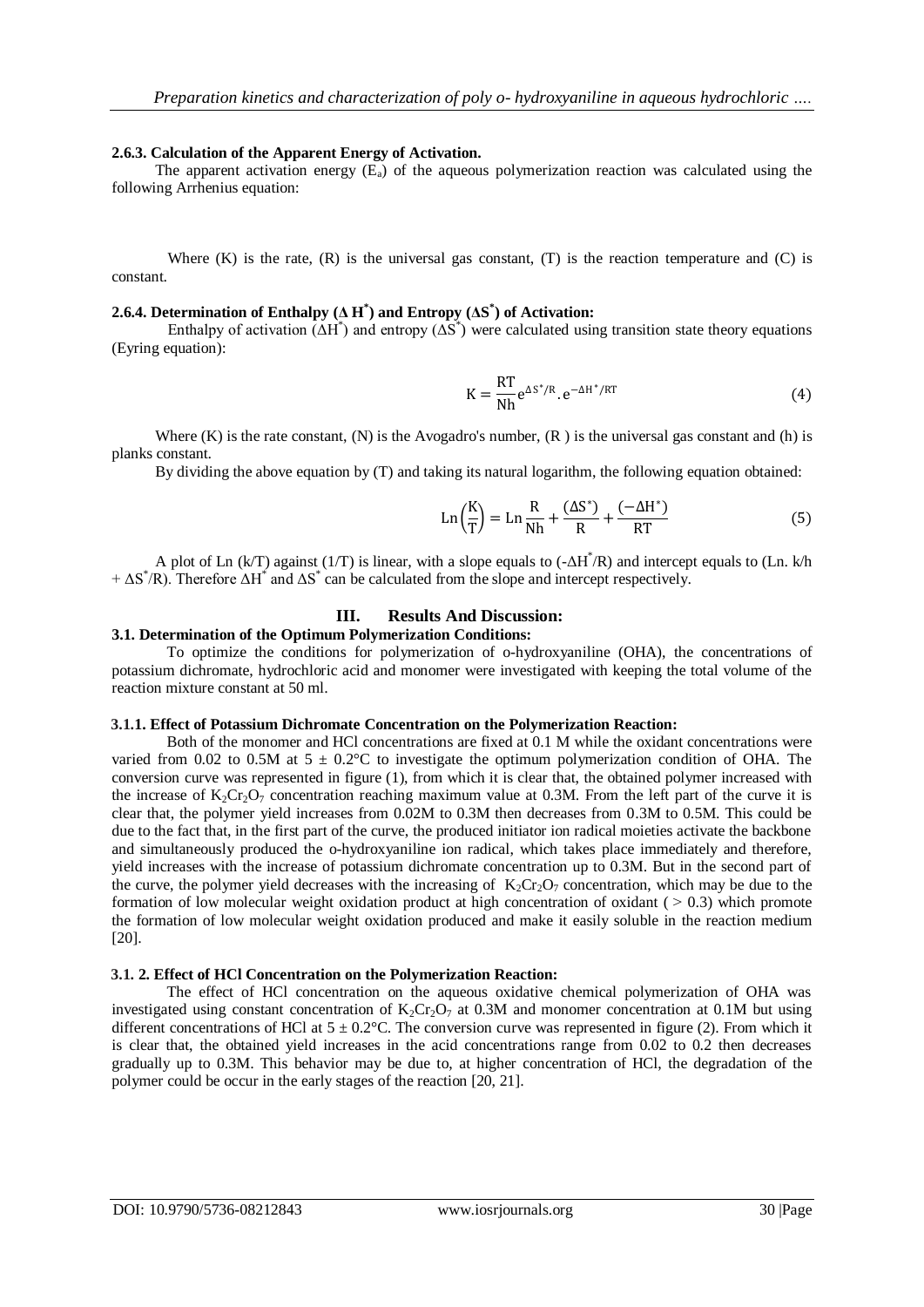

**Figure (1):** Effect of  $K_2Cr_2O_7$  concentration on the aqueous oxidative chemical polymerization of ohydroxyaniline (OHA).



Figure (2): Effect of HCl concentrations on the aqueous oxidative chemical polymerization of o-hydroxyaniline (OHA).

# **3.1. 3. Effect of o-Hydroxyaniline (OHA) Concentration on the Polymerization Reaction:**

The effect of monomer concentration on the polymerization yield was investigated in the range of monomer concentrations from 0.02 to 0.5M and the data are represented in figure (3). From which it is clear that, the optimum yield is obtained by using 0.1M of monomer concentration.



**Figure (3):** Effect of monomer concentration on the aqueous oxidative polymerization of o-hydroxyaniline (OHA).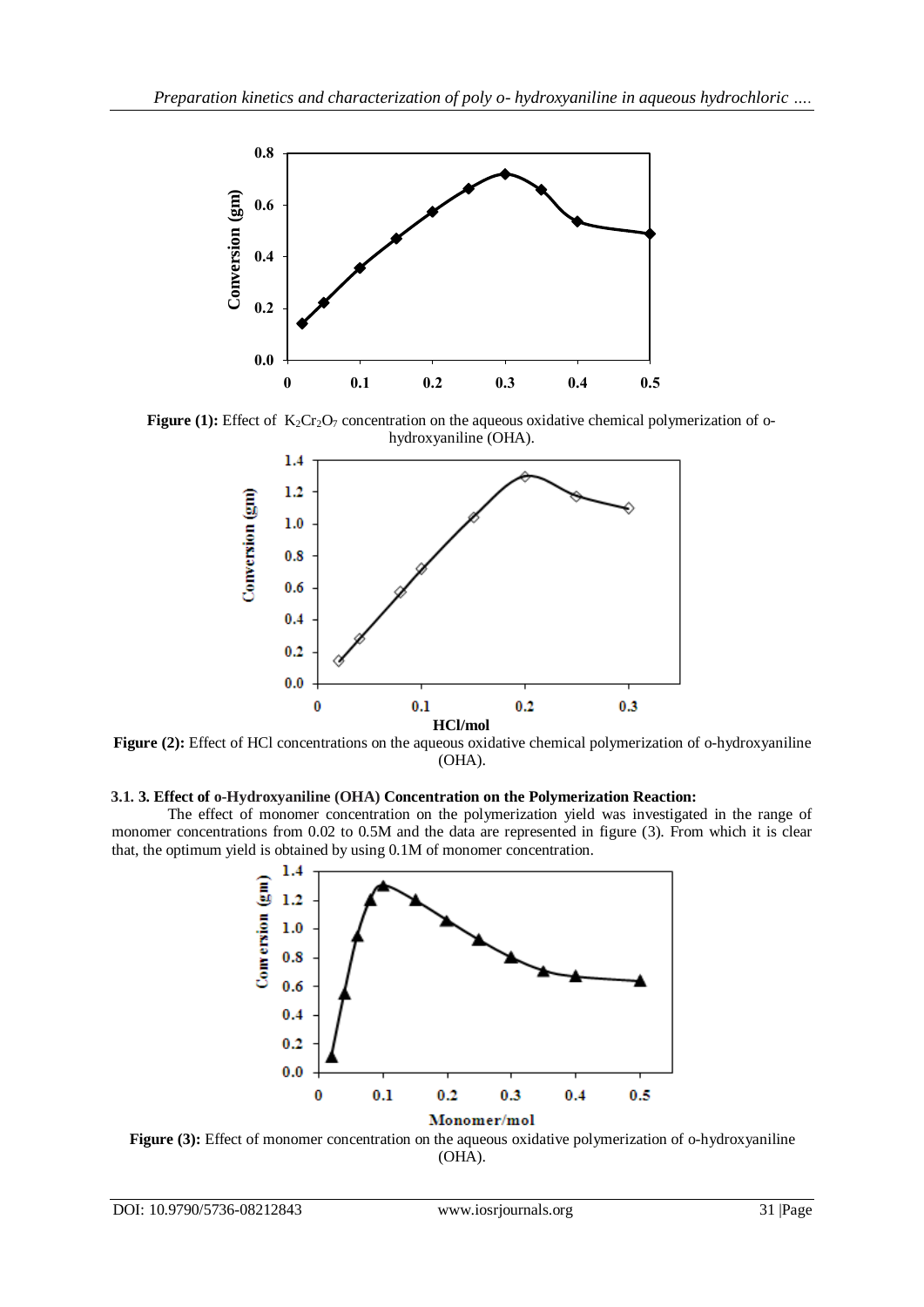#### **3.2. The Kinetic Studies of the Polymerization Reaction of (OHA): 3.2.1. Effect of Potassium Dichromate Concentration:**

The aqueous polymerization of OHA (0.1 mol) was carried out in 25 ml of HCl solution (0.2 mol) in the presence of 25 ml potassium dichromate as oxidant of different molarities (0.06 – 0.30) at 5  $\pm$  0.2 <sup>o</sup>C for different time intervals. The yield-time curves for each oxidant concentration are graphically represented in figure (4). The initial and overall reaction rates were determined using equation (2). The initial and overall reaction rate of the polymerization reaction increases with the increase of oxidant concentration in the range between 0.06 - 0.30 mol/l. The oxidant exponent was determined from the relation between logarithms of the initial rate of polymerization  $log(R<sub>i</sub>)$  against logarithm of the oxidant concentration. A straight line was obtained which has a slope of 0.939 as represented in figure (5). This means that the polymerization reaction of (OHA) is a first order reaction with respect to the oxidant.



**Figure (4):** Conversion - time curve for the effect of potassium dichromate concentration on the polymerization of (OHA).



**Figure (5):** Double logarithmic plot of the initial rate and oxidant concentration for polymerization of ohydroxyaniline (OHA).

## **3.2.2. Effect of Hydrochloric Acid Concentration:**

The polymerization of o-hydroxyaniline (OHA) (0.1 mol) in 25 ml of HCl with different molarities was carried out by addition of 25 ml potassium dichromate (0.3mol/L) as oxidant at  $5\pm$  0.2 <sup>o</sup>C for different time intervals. The concentrations of the monomer and oxidant were kept constant during the study of HCl concentration effect on the polymerization reaction. The experiments were carried out as described in section 2.2, and the yield-time curves were plotted (c.f. figure (6)). From which it is clear that both the initial and overall reaction rates of the polymerization reaction increase with the increasing of HCl concentrations in the range between 0.05 - 0.2 mol/L. The HCl exponent is determined from the slope of the straight line represented in figure (7) and was found to be 0.961, which means that the polymerization reaction order with respect to the HCl concentration is a first order reaction.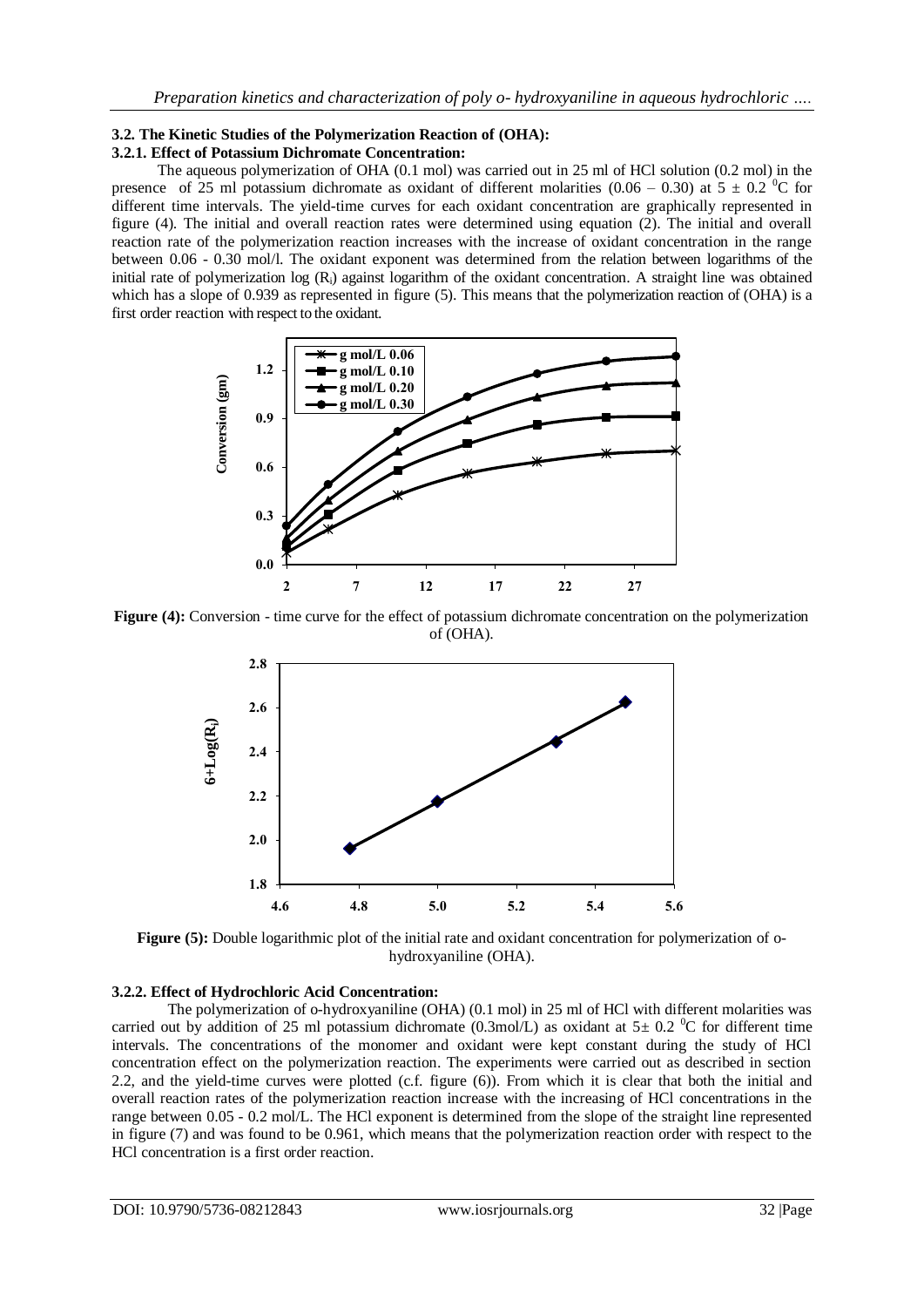

**Figure (6):** Conversion – time curves showing the effect of HCl concentration on the aqueous oxidative polymerization of (OHA)



**Figure (7):** Double logarithmic plot of the initial rate of aqueous oxidative chemical polymerization in case of and HCl concentration of (POHA).

# **3.2.3. Effect of Monomer (OHA) Concentration:**

The aqueous oxidative chemical polymerization of (OHA) was carried out in 25 ml of HCl solution (0.2mol/L) in the presence of 25 ml potassium dichromate (0.3mol/L) as oxidant at  $5\pm$  0.2 <sup>o</sup>C for different time intervals. The yield-time curve was plotted for each monomer concentration used. The yield-time curve for each monomer concentration is graphically represented in figure (8). The monomer exponent was determined from the slope of the straight line represented in figure (9) for the relation between log  $R_i$ ; and log of the monomer concentration. The slope of this linear relationship was found to be 1.123. This means that the polymerization reaction with respect to the monomer concentration is a first order reaction.



**Figure (8):** Conversion - time curves for the effect of monomer concentration on the aqueous chemical oxidative polymerization of (OHA).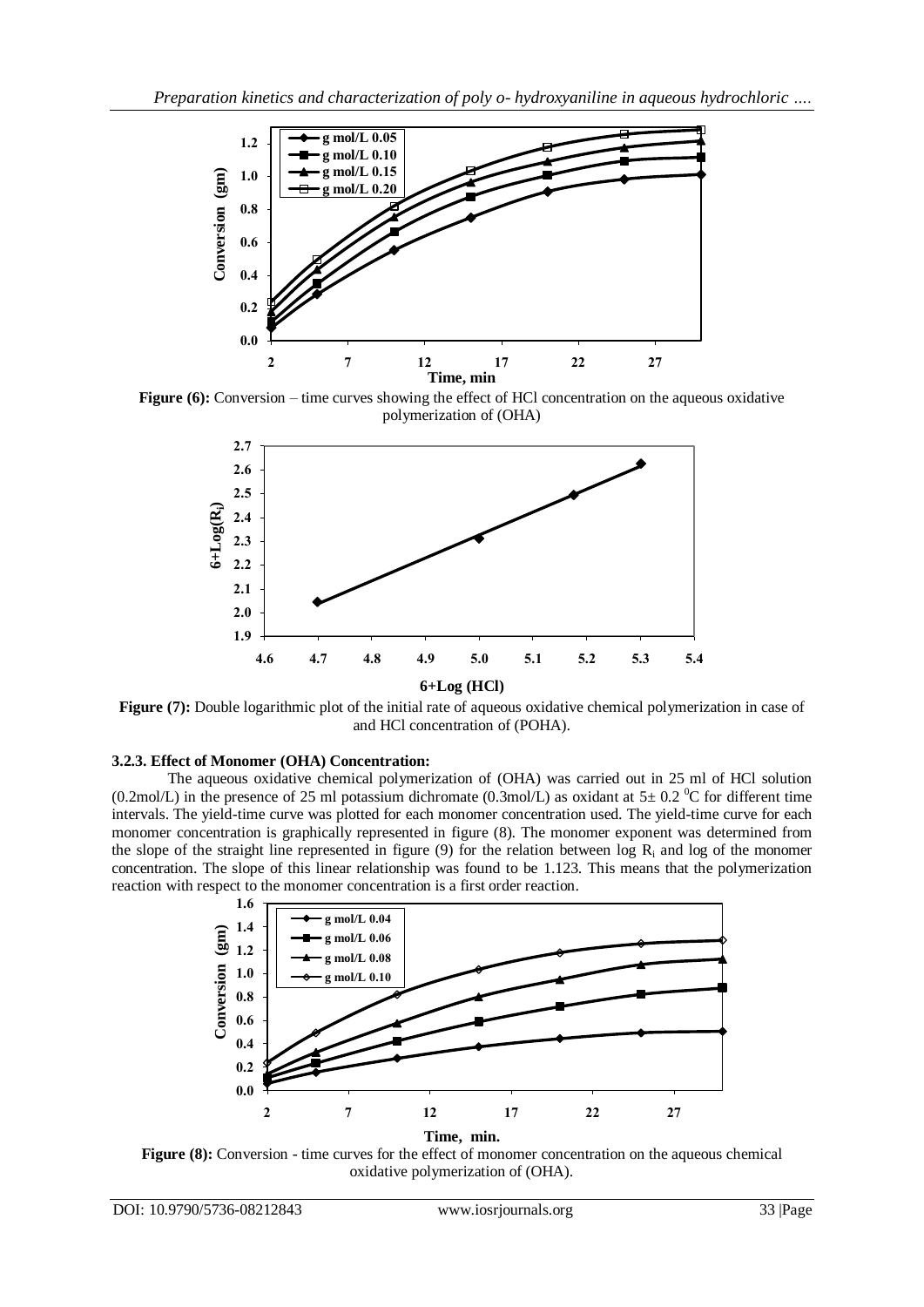

**Figure (9):** Double logarithmic plot of the initial rate and monomer concentration of o-hydroxyaniline (OHA).

## **3.2.4. Calculation of the Thermodynamic Activation Parameters:**

The polymerization of OHA (0.1 mol/L) in 25 ml of 0.2 mol/L HCl in presence of 25 ml potassium dichromate  $(0.3 \text{ mol/L})$  as oxidant was carried out at 5, 10 and 15  $^{\circ}$ C for different time intervals. The yield- time curves were graphically represented in figure (10), from which it is clear that both of the initial and overall reaction rates increase with raising the reaction temperature. The apparent activation energy  $(E_a)$  of the aqueous polymerization reaction of (OHA) was calculated using the Arrhenius equation (3).



**Figure (10):** Conversion - time curve for the effect of temperature on the aqueous oxidative chemical polymerization of (OHA).

By plotting log R<sub>i</sub> against  $1/T$ , a straight line was produce as shown in figure (11). The apparent activation energy for this system is found to be 23.05 kJ/mol. The Enthalpy and entropy of activation for the polymerization reaction can be calculated by the calculation of  $K_2$  from the following equation: Reaction Rate =  $K_2$  [oxidant]<sup>0.939</sup> [HCl]<sup>0.961</sup> [monomer]<sup>1.123</sup>  $(6)$ 

The calculated values of  $K_2$  at 5, 10 and 15 <sup>o</sup>C were found to be 1.086x10<sup>-5</sup>, 1.274x10<sup>-5</sup> and 1.537x10<sup>-5</sup> respectively. The enthalpy  $( \Delta H^* )$  and entropy  $( \Delta S^* )$  of activation associated with k<sub>2</sub>, were calculated using Eyring equation (5).



**Figure (11):** The relation between the logarithm of initial rate and (1/T) for POHA.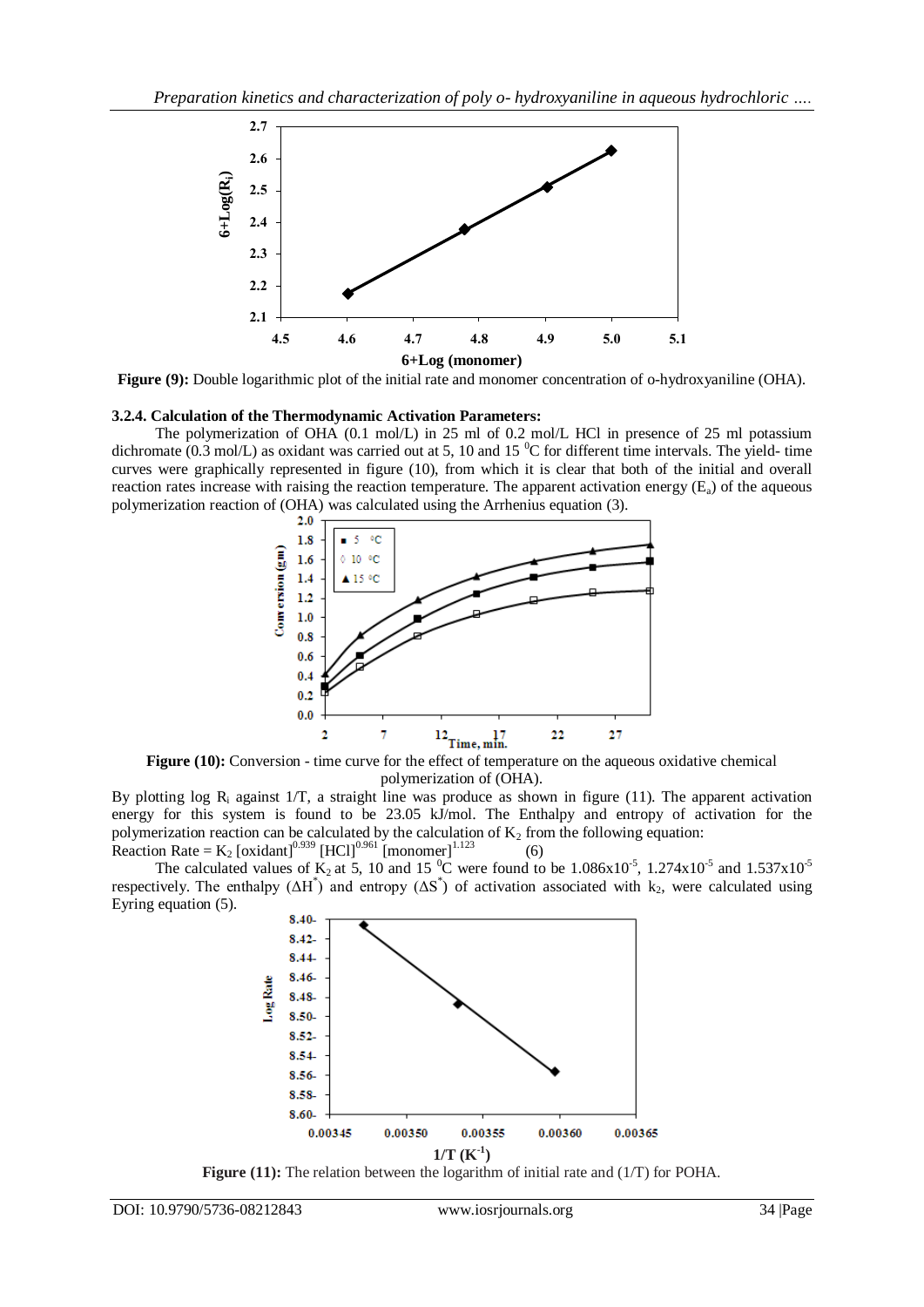Figure (12) shows the relation between  $K<sub>2</sub>/T$  vs 1/T, which gives a linear relationship with slope equal to (- $\Delta H^*$ )/R and intercept equal to (log R/Nh + $\Delta S^*$ /R). From the slops and intercept, the values of  $\Delta H^*$  and  $\Delta S^*$ were calculated and it is found to be  $20.70 \text{ kJmol}^{-1}$  and  $-264.95 \text{ Jmol}^{-1} \text{K}^{-1}$  respectively.

The intramolecular electron transfer steps for the oxidation reaction are endothermic as indicated by  $\Delta H^*$  value. The contributions of  $\Delta H^*$  and  $\Delta S^*$  to the rate constant seem to compensate each other. This fact suggests that the factors controlling  $\Delta H^*$  must be closely related to those controlling  $\Delta S^*$ . Therefore, the solvation state of the encounter compound could be important in determination of ΔH\* . Consequently, the relatively small enthalpy of activation can be explained in terms of the formation of more solvated complex.



**Figure (12):** The relation between  $\log K_2/T$  with  $1/T$  for the chemical oxidative polymerization of ohydroxyaniline (OHA).

#### **3.3. Polymerization Mechanism:**

The aqueous oxidative polymerization of o-hydroxyaniline (OHA) is described in the experimental section, and follows three steps [22].

## **The Initiation Step**

Potassium dichromate in acidified aqueous solution produces chromic acid as shown in equation (7):

$$
K_2Cr_2O_7 + H_2O + 2H^+ = 2K^+ + 2H_2CO_4 \tag{7}
$$

This reaction is controlled by the change in pH, the orange red dichromate ions( $Cr_2O_7$ )<sup>2-</sup> are in equilibrium with the (HCrO<sub>4</sub>) in the range of pH-values between 2 and 6, but at pH below 1 the main species is  $(H_2$ CrO<sub>4</sub>) and the equilibria can occur as follows:

(HCrO<sub>4</sub>)
$$
\overline{C_1C_4)^2 + H^+} \qquad K = 10^{-5.9} \tag{8}
$$

$$
(H_2CrO_4) \xrightarrow{\bullet} (HCrO_4) + H^+ \qquad K = 4.1 \tag{9}
$$

$$
2(HCrO4)^{\cdot} \xrightarrow{\bullet} (Cr2O7)2 + H2O \qquad K = 10-2.2
$$
 (10)

The chromic acid withdraws one electron from each protonated o-hydroxyaniline and probably forms a metastable complex as shown in equation (11):



Complex

The complex undergoes dissociation to form monomer cation radical as shown in equation (12):

**X**

**Complex** 
$$
= 2 \sqrt{\frac{1}{NH_2} + H_2CrO_3} + H_2O
$$
 (12)  
Generally, the initial step is rapid and may occur in short time, 0–5 min (autocatalitic reaction).  
DOI: 10.9790/5736-08212843 *www.iosrjournals.org* 35 |Page

Generally, the initial step is rapid and may occur in short time, 0–5 min (autocatalitic reaction).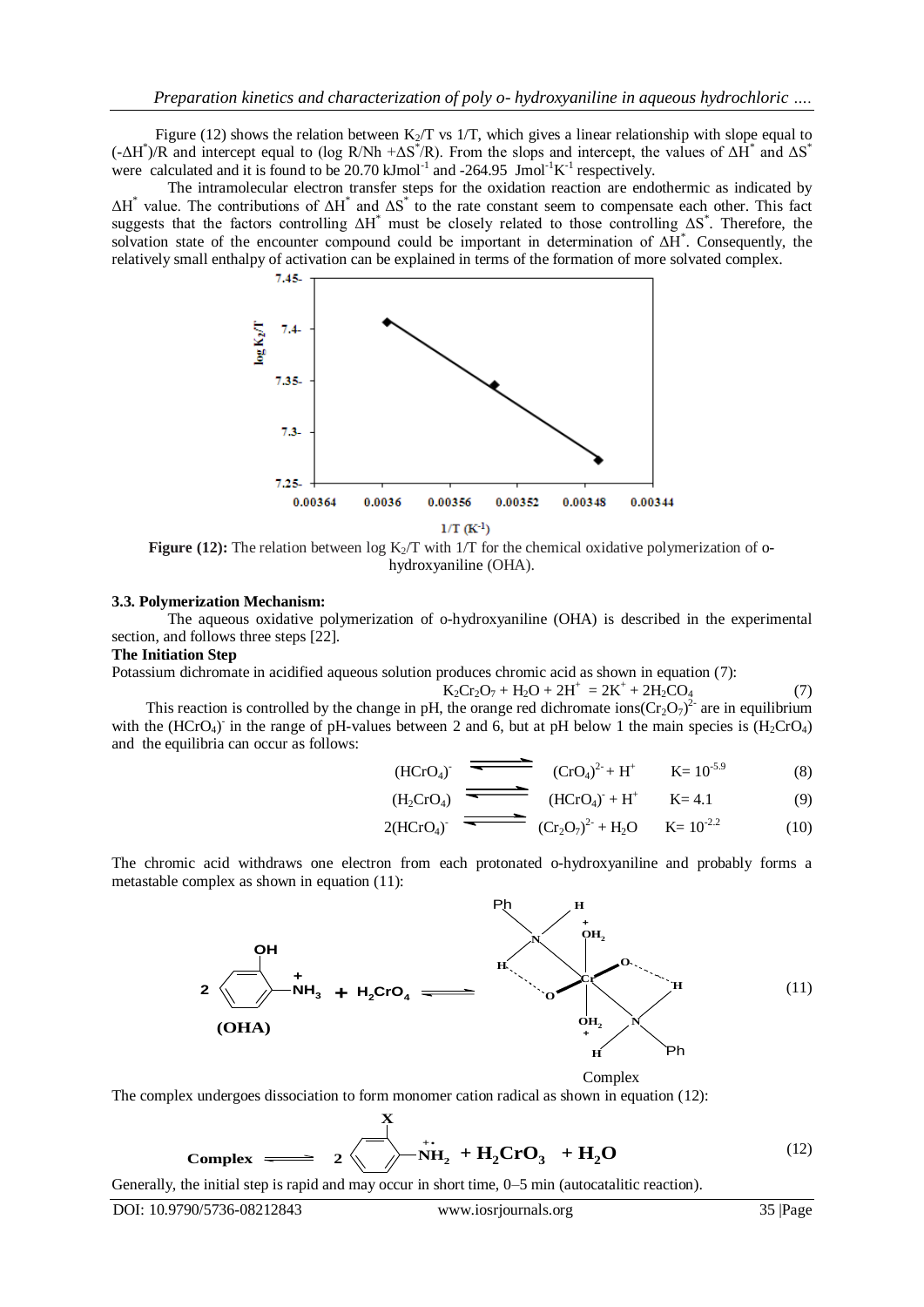## **Propagation Step**

 $\sim$   $-$ 

This step involves the interaction between the formed radical cation and the monomer to form a dimer radical cation**.** In the case of Cr (VI) oxidation of the organic compounds, Cr (VI) is reduced to Cr (IV) first and then to Cr (III) [20]. Transfer of two electrons from two monomer ion radical by  $H_2$ CrO<sub>4</sub> produces para semidine salt along with chromous acid  $H_2Cr_2O_3$  (Cr (IV)). The intermediately produced Cr (IV) oxidizes para semidine to pemigraniline salt (PS) at suitable low pH and the PS acts as a catalyst for conversion of radical cation to polymer.

$$
2 \left( \frac{\partial H}{\partial H_2} + H_2 C r O_4 \right) = \frac{\partial H}{\partial H_2} + \frac{\partial H}{\partial H_2} + H_2 C r O_3 + H_2 O \qquad (13)
$$

parasemidine(PS)

$$
-\sqrt{\sum_{i=1}^{OH} + \sum_{i=1}^{OH} + \sum_{i=1}^{OH} + \sum_{i=1}^{OH} + \sum_{i=1}^{OH} + \sum_{i=1}^{OH} + \sum_{i=1}^{OH} + \sum_{i=1}^{OH} + \sum_{i=1}^{OH} + \sum_{i=1}^{OH} + \sum_{i=1}^{OH} + \sum_{i=1}^{OH} + \sum_{i=1}^{OH} + \sum_{i=1}^{OH} + \sum_{i=1}^{OH} + \sum_{i=1}^{OH} + \sum_{i=1}^{OH} + \sum_{i=1}^{OH} + \sum_{i=1}^{OH} + \sum_{i=1}^{OH} + \sum_{i=1}^{OH} + \sum_{i=1}^{OH} + \sum_{i=1}^{OH} + \sum_{i=1}^{H} + \sum_{i=1}^{H} + \sum_{i=1}^{H} + \sum_{i=1}^{H} + \sum_{i=1}^{H} + \sum_{i=1}^{H} + \sum_{i=1}^{H} + \sum_{i=1}^{H} + \sum_{i=1}^{H} + \sum_{i=1}^{H} + \sum_{i=1}^{H} + \sum_{i=1}^{H} + \sum_{i=1}^{H} + \sum_{i=1}^{H} + \sum_{i=1}^{H} + \sum_{i=1}^{H} + \sum_{i=1}^{H} + \sum_{i=1}^{H} + \sum_{i=1}^{H} + \sum_{i=1}^{H} + \sum_{i=1}^{H} + \sum_{i=1}^{H} + \sum_{i=1}^{H} + \sum_{i=1}^{H} + \sum_{i=1}^{H} + \sum_{i=1}^{H} + \sum_{i=1}^{H} + \sum_{i=1}^{H} + \sum_{i=1}^{H} + \sum_{i=1}^{H} + \sum_{i=1}^{H} + \sum_{i=1}^{H} + \sum_{i=1}^{H} + \sum_{i=1}^{H} + \sum_{i=1}^{H} + \sum_{i=1}^{H} + \sum_{i=1}^{H} + \sum_{i=1}^{H} + \sum_{i=1}^{H} + \sum_{i=1}^{H} + \sum_{i=1}^{H} + \sum_{i=1}^{H} + \sum_{i=1}^{H} + \sum_{i=1}^{H} + \sum_{i=1}^{H} + \sum_{i=1}^{H
$$

This reaction is followed by further reaction of the formed dimmer radical cations with monomer molecules to form trimer radical cations and so on. The degree of polymerization depends on different factors such as dichromate concentration, HCl concentration, monomer concentration, and temperature. By adding equations (7), (11), (12), (13) and (14).

$$
2 \underbrace{\left(\bigvee_{i=1}^{N} A_{i} + K_{2}Cr_{2}O_{7} + 8 \text{ H}^{+} \right)}_{= PS + 2K^{+} + 2Cr^{3+} + 7 \text{ H}_{2}O}
$$
(15)

 **12 (OHA) + 5 K2Cr2O<sup>7</sup> + 34 H<sup>+</sup> = 6 PS + 10 Cr3+ +10 K<sup>+</sup> +35 H2O** (16)

#### **Termination Step**

 $\overline{O}$ 

Termination of the reaction occurs by the addition of ammonium hydroxide solution in an equimolar amount to HCl present in the reaction medium (till  $pH = 7$ ), which leads to cessation of the redox reaction. The reaction could occur as follows:



#### **3.4. Characterization of Poly o-hydroxyaniline: 3.4.1. The Solubility:**

The solubility of o-hydroxy aniline was investigated in N-methyl pyrrolidone (NMP), dimethylformamide (DMF), acetone, methanol, iso propanol, benzene, hexane and chloroform. The solubility data are listed in table (1). The poly o-hydroxyaniline is completely soluble in N-methyl pyrrolidone and completely insoluble in chloroform, benzene and hexane.

| Table (3-23): The solubility of poly o-hydroxyaniline in different solvents at 20 $\rm{^0C}$ . |
|------------------------------------------------------------------------------------------------|
|------------------------------------------------------------------------------------------------|

| <b>POHA</b> |
|-------------|

●, soluble; ○ slightly soluble; ■ insoluble.

#### **3.4.2. The Elemental Analysis:**

The data obtained from the elemental analysis using oxygen flask combustion and a dosimat E415 titirator shows that, the found carbon content in the prepared poly o-hydroxyaniline is lower than the calculated value. This is due to the formation of chromium carbide during the heating step and measuring process while the found values of nitrogen and hydrogen are in good agreement with the calculated data for the suggested structure present in scheme (1). By measuring another sample of poly o-hydroxyaniline which is prepared by using ammonium persulfate as oxidant, the found value of carbon is higher than sample which is prepared by using potassium dichromate as oxidant. For more information about the chemical composition of poly ohydroxyaniline, the XPS study was conducted as mentioned under point 2.3.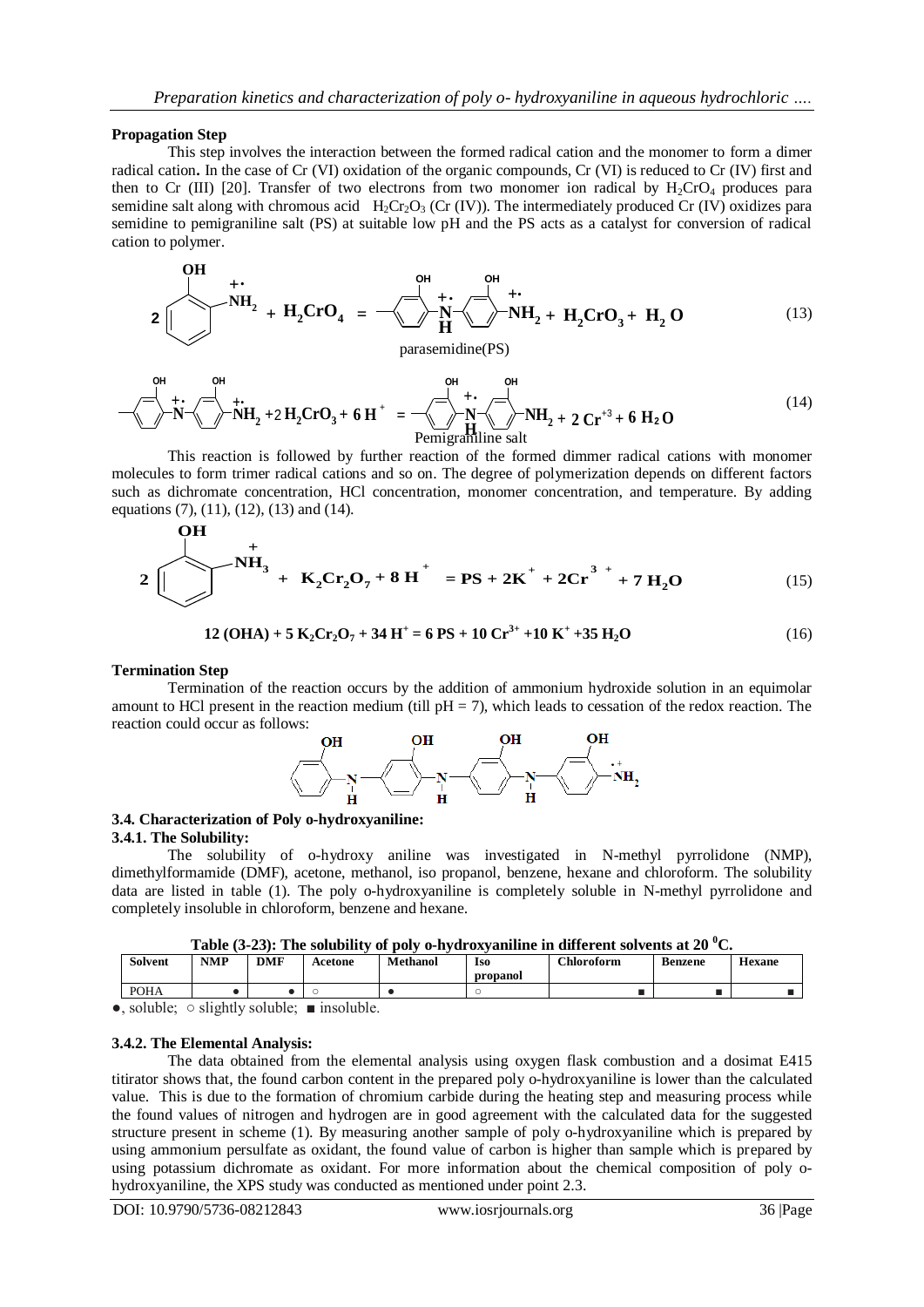#### **3.4.3. X-Ray Photoelectron Spectroscopy (XPS) Characterization: 3.4.3.1. XPS Survey Elemental Composition:**

X-Ray Photoelectron Spectroscopy (XPS) is used to study the composition of materials, which detect elements starting from Li (Z=3) and higher elements. Hydrogen (Z = 1) and helium (Z = 2) cannot be detected due to the low probability of electron emission. XPS survey begins from 0 to 1400 (eV) as shown in figures (13). The XPS survey scan spectrum of poly o-hydroxyaniline show the presence of C, N, O, Cl and Cr. The Cl was present as doping anion in the polymer sample. Chrome was found in the prepared polymer sample due to the preparation condition using potassium dichromate as oxidant. It is possible for chromium ion  $(Cr^{3+})$  to present between polymer chains as a sandwich-bonded between these phenyl groups as shown in scheme (1) and the usual formation procedure is occur by the hydrolyses of the reaction mixture with dilute acid which gives the cation  $(C_6H_6)_2Cr^{3+}$  [22].

The XPS elemental analysis of the prepared polymers are given in table (2). The data shows that there is a good agreement with the calculated one for the suggested structures present in scheme (1).



**Figure (13):** X-Ray Photoelectron Spectroscopy (XPS) survey elemental composition of (POHA).



**Scheme (1).Structure of the prepared poly o- substituted aniline.**

**Table (2): The XPS elemental analysis of poly o-hydroxy aniline derivatives**

| <b>Name</b> | $C\%$ |                                   | $N\%$ |                                   | Cl%                    |                                   | $\mathbf{O} \%$ |            | $\sim$<br>$r\%$<br>u |                                   |
|-------------|-------|-----------------------------------|-------|-----------------------------------|------------------------|-----------------------------------|-----------------|------------|----------------------|-----------------------------------|
|             | Calc. | $\overline{\phantom{0}}$<br>Found | Calc. | $\overline{\phantom{0}}$<br>Found | $\sim$ $\sim$<br>Calc. | $\overline{\phantom{0}}$<br>Found | Calc.           | -<br>Found | Calc.                | $\overline{\phantom{0}}$<br>Found |
| <b>POHA</b> | 56.32 | 57.05                             | 10.95 | 10.26<br>L∪⊷∠∪                    | 0.94                   | 6.99                              | 15.64           | 16.01      | 10.15                | 9.69                              |

## **3.4.3.2. XPS Spectra of Poly o-hydroxyaniline (POHA):**

Four main peaks were obtained for C1s spectra of (POHA) as shown in Figure (14-a). The sharp peak appearing at 284.58 eV is attributed to C-H  $(C_1)$  bond, while the peak appearing at 284.21 eV is attributed to C-C (C<sub>2</sub>) bond. The peak appearing at 285.37 eV is assigned to C-N (C<sub>3</sub>) bond while, the peak appearing at 288.48 eV is attributed to C-O or C-N<sup>+</sup> (C<sub>4</sub>) bond [23-25].

N1s Figure (14-b) shows the XPS N1s spectrum of (POHA) which has distinct peak at about 399.18 eV, characteristic of the –NH- structure of sponges and insures presence of steric strain associated with the amine group. The steric strain may be relieved by sequestration of proton from  $-CH_3$  which lead to the formation of very stable ionic complex containing hydrogen bond N-H- $N^+$  bride [25, 26].

Two distinct oxygen species contributes to the oxygen 1s signals in the conducting polymers (Figure (14-C)). The distinct energy peaks at 530.68 and 532.79 eV could be attributed to  $Cr_2O_3$  and C-OH respectively.

The Cl 2p spectrum of (POHA) is shown in figure (14-d). In order to estimate the anion Cl at the surface, Cl 2p peaks are fitted with a number of spin-orbit doublets (Cl 2p<sub>1/2</sub> and Cl 2p<sub>3/2</sub>) doublets with the B.E.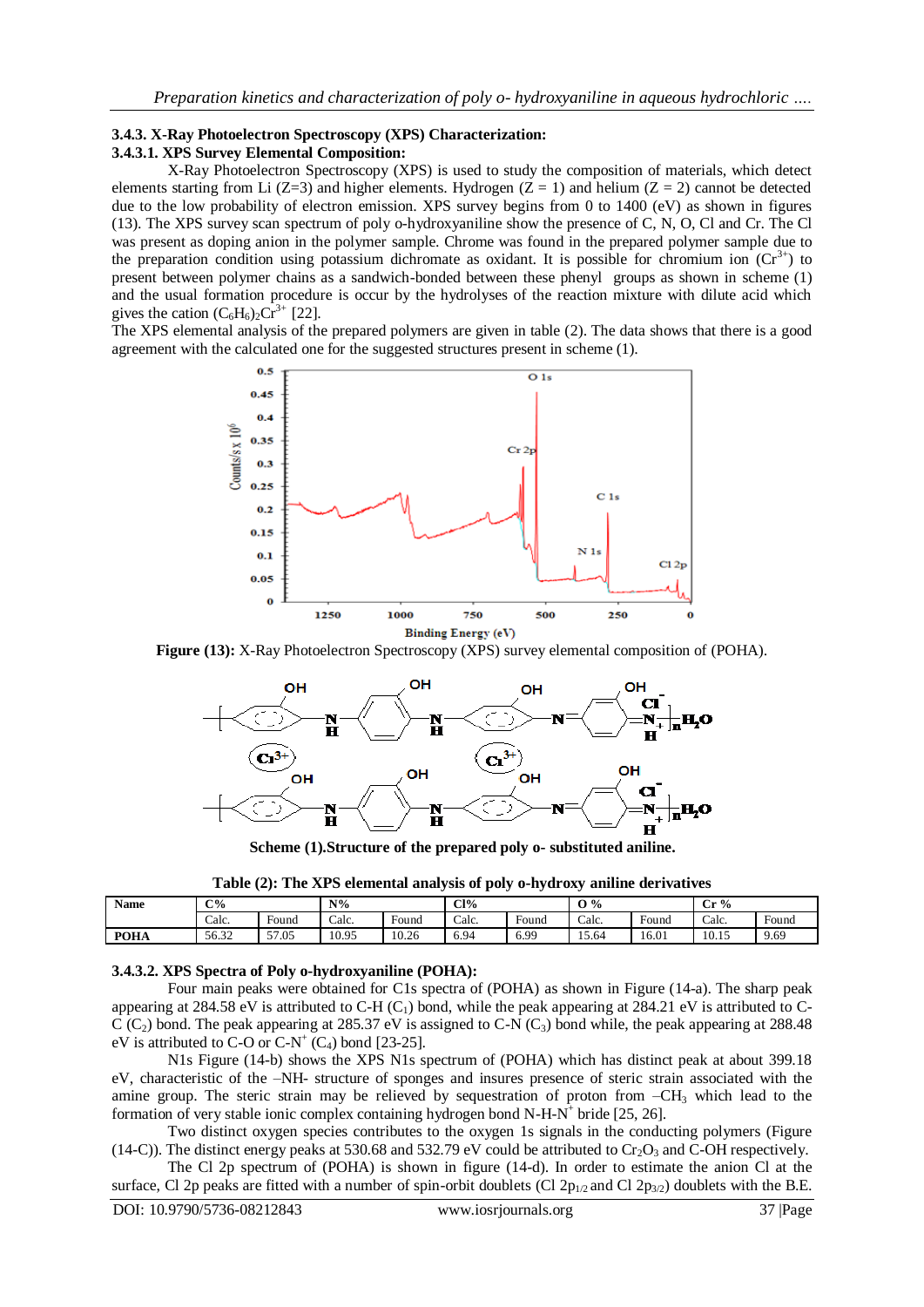for the C12p<sub>3/2</sub> peaks at about 197.26, 197.42, and 199.28 eV. The lowest and the highest B.E. components are attributable to the ionic and covalent chlorine species (Cl<sup>-</sup> and -Cl), respectively. The chlorine species (Cl<sup>\*</sup>) with the intermediate appear at B.E. of 197.42 eV. The lower B.E. value of the Cl<sup>\*</sup> species compared to the Cl species suggests the presence of chloride anion in a more positive environment, probably arising from an increase in the number of positively charged nitrogen in the polymer chain associated with the formation of polarons and bipolarons.

The Cr spectrum of (POHA) is shown in Figure (14-e). The main components corresponding to different chemical chromium species were observed in the high-resolution  $Cr_2p_{3/2}$  spectrums. The first peak at 576.78 eV  $\pm$ 0.2 eV was assigned to Cr<sub>2</sub>O<sub>3</sub> which is in agreement with what was found by P.Chowdhury et.al [20] and P. Stefanov et.al [26], also indicated by a distinct O1s peak at 579.88 eV typical for  $Cr_2O_3$  which may be adsorbed on polymer surface during chromous acid  $H_2Cr_2O_3$  oxidation process. There is also a component visible correspond to  $Cr_2p_{1/2}$  at 586.73 eV, which was attributed to  $Cr^{3+}$ . This data reveal that, chromium ion present between benzene rings of polymeric chain as shown in scheme (1).



**Binding energy (eV) Figure (14):** X-Ray photoelectron spectroscopy (XPS) spectra of (POHA).

# **3.4.4. The Infrared Spectroscopic Analysis of o-Hydroxyaniline (OHA) Monomer and its Analogs Polymer (POHA):**

The IR spectrum of the o-hydroxyaniline (OHA) monomer and its polymer (POHA) is represented in Figure (15), while the absorption band values and their assignments are summarized in table (3). The medium absorption band appearing at 491 cm<sup>-1</sup> for monomer and the medium absorption band appearing at 525 cm<sup>-1</sup> in case of polymer may be attributed to the torsional oscillation of  $NH<sub>3</sub><sup>+</sup>$  group. The strong absorption band appearing at  $740 \text{ cm}^{-1}$  may be due to the out of plane CH deformation of 1,3-disubstitiation in benzene ring in case of monomer, appears at 750 cm<sup>-1</sup> with slightly shift in case of polymer. A series of absorption bands appearing in the region from 800  $\dots$  1132 cm<sup>-1</sup> which could be attributed to out-of-plane bending of C-H bonds of aromatic ring in both cases (monomer and polymer). The medium absorption band appearing at 1220 cm -1 which could be attributed to bonding vibration C-OH in case of monomer, appears at  $1275 \text{ cm}^{-1}$  with slightly shift in case of polymer. The medium absorption band appearing at  $1403 \text{ cm}^{-1}$  which may be attributed to bending deformation of C-H group attached to benzene ring in case of monomer, appears at 1420 cm<sup>-1</sup> with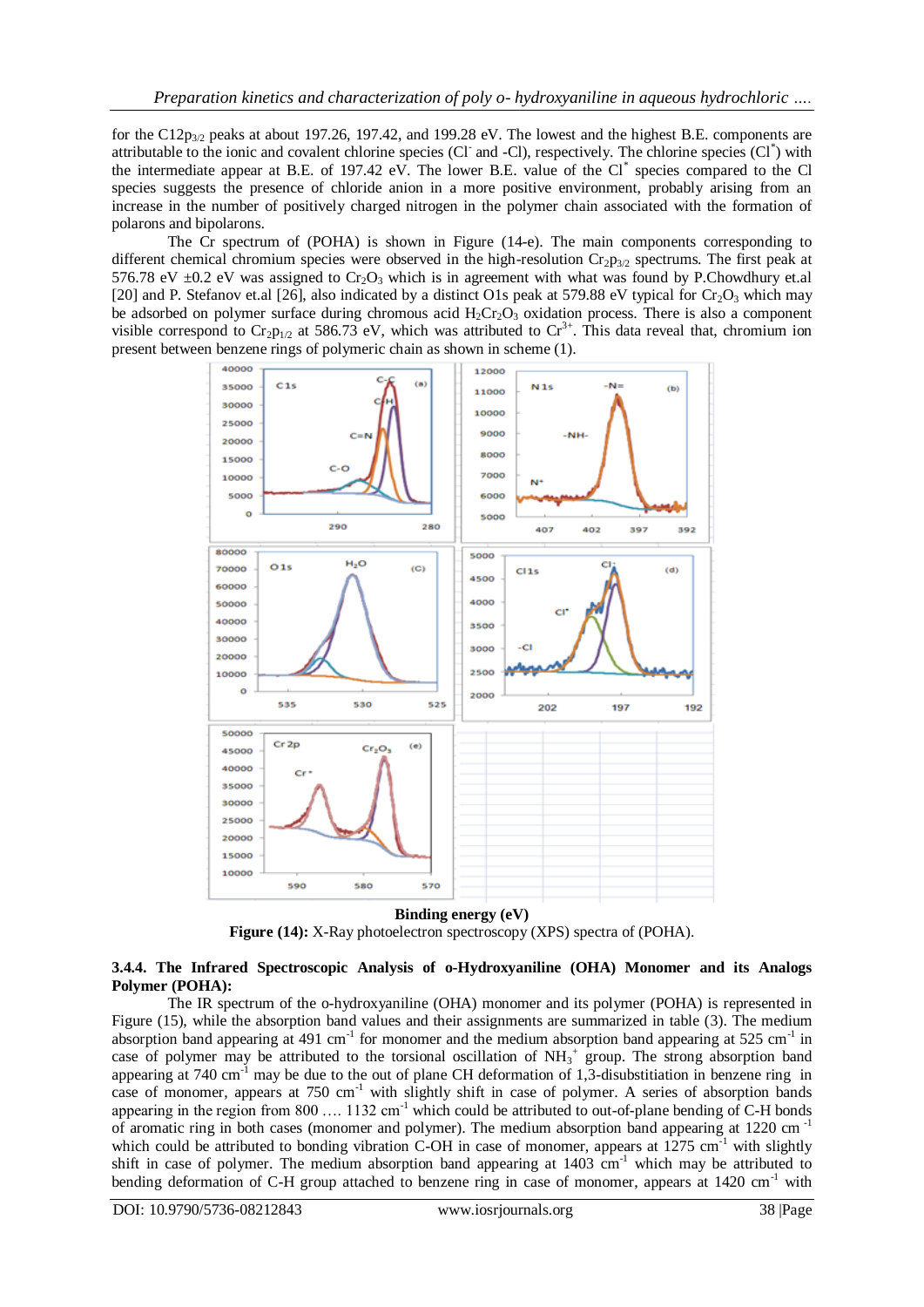slightly shift in case of polymer. The sharp absorption band appearing at 1509 cm<sup>-1</sup> which could be attributed to N-H bending deformation in case of monomer, appears at 1556 cm<sup>-1</sup> with slightly shift in case of polymer.

The sharp absorption band appearing at  $1600 \text{ cm}^{-1}$  in case of monomer and the shoulder band appearing at  $1639 \text{cm}^{-1}$  in case of polymer could be attributed to symmetric stretching vibration of C=C in aromatic system or C=N in quinoid structure. The shoulder band, appearing at  $3015 \text{ cm}^{-1}$  which may be due to an overtone of the N–H bending vibration in case of monomer, disappear in case of polymer. The sharp absorption bands appears at 3202 and 3373 cm<sup>-1</sup> which could be attributed to symmetric stretching vibration for –OH and -NH groups in case of monomer, while appearing as a broad band at 3481 cm-1 due to the merging of two individual absorption peaks from the stretching vibrations of –OH group and –NH<sup>2</sup> group in case of polymer.

| Wave number $(cm-1)$                                                                      |                                                |                                                                                                                                       |  |  |  |  |
|-------------------------------------------------------------------------------------------|------------------------------------------------|---------------------------------------------------------------------------------------------------------------------------------------|--|--|--|--|
| (OHA)                                                                                     | (POHA)                                         | <b>Assignments</b>                                                                                                                    |  |  |  |  |
| $417^{\rm sh}$<br>445 <sup>b</sup><br>491 <sup>m</sup><br>$544^{\rm m}$<br>$574^{\rm sh}$ | $525^{\rm b}$<br>$\overline{a}$                | Torsional oscillation of NH <sub>3</sub> group                                                                                        |  |  |  |  |
| 740 <sup>s</sup>                                                                          | 750 <sup>b</sup>                               | Out of plane deformation of CH for 1,2- disubstituted benzene ring                                                                    |  |  |  |  |
| $806^{\rm sh}$<br>826 <sup>s</sup><br>$899^{\rm s}$<br>$1024^w$                           | 800 <sup>sh</sup><br>$915^{\rm w}$<br>$1132^b$ | Out of plane C-H deformation of 1,2-disubistuition of benzene ring                                                                    |  |  |  |  |
| $1220^{\rm m}$<br>$1273^s$                                                                | $1275^{\rm b}$                                 | Bonding vibration C-O-H                                                                                                               |  |  |  |  |
| $1403^{\rm m}$<br>$1467^s$                                                                | $1420^{\rm sh}$                                | Bending deformation of C-H group attached to benzene ring                                                                             |  |  |  |  |
| 1509 <sup>s</sup>                                                                         | $1556^{\rm b}$                                 | N-H bending deformation                                                                                                               |  |  |  |  |
| 1600 <sup>s</sup>                                                                         | $1639^{\rm sh}$                                | Symmetric stretching vibration of C=C in aromatic system or C=N<br>in quinoid structure                                               |  |  |  |  |
| $2587^b$<br>$2713^{b}$<br>$2956^{\rm m}$<br>$3015^{\text{sh}}$                            | $2787^{\rm sh}$                                | Stretching vibration of C-N or combination bands of the asymmetric<br>bending and torsional oscillation of the protonated amino group |  |  |  |  |
| 3202 <sup>s</sup><br>3373 <sup>s</sup>                                                    | $3481^{\rm b}$                                 | Symmetric stretching vibration for -OH and -NH. groups                                                                                |  |  |  |  |

| Table (3): Infrared absorption bands and their assignments of (OHA) monomer and its analogs |
|---------------------------------------------------------------------------------------------|
| polymer (POHA).                                                                             |

s= sharp m= medium w=weak b=broad sh=shoulder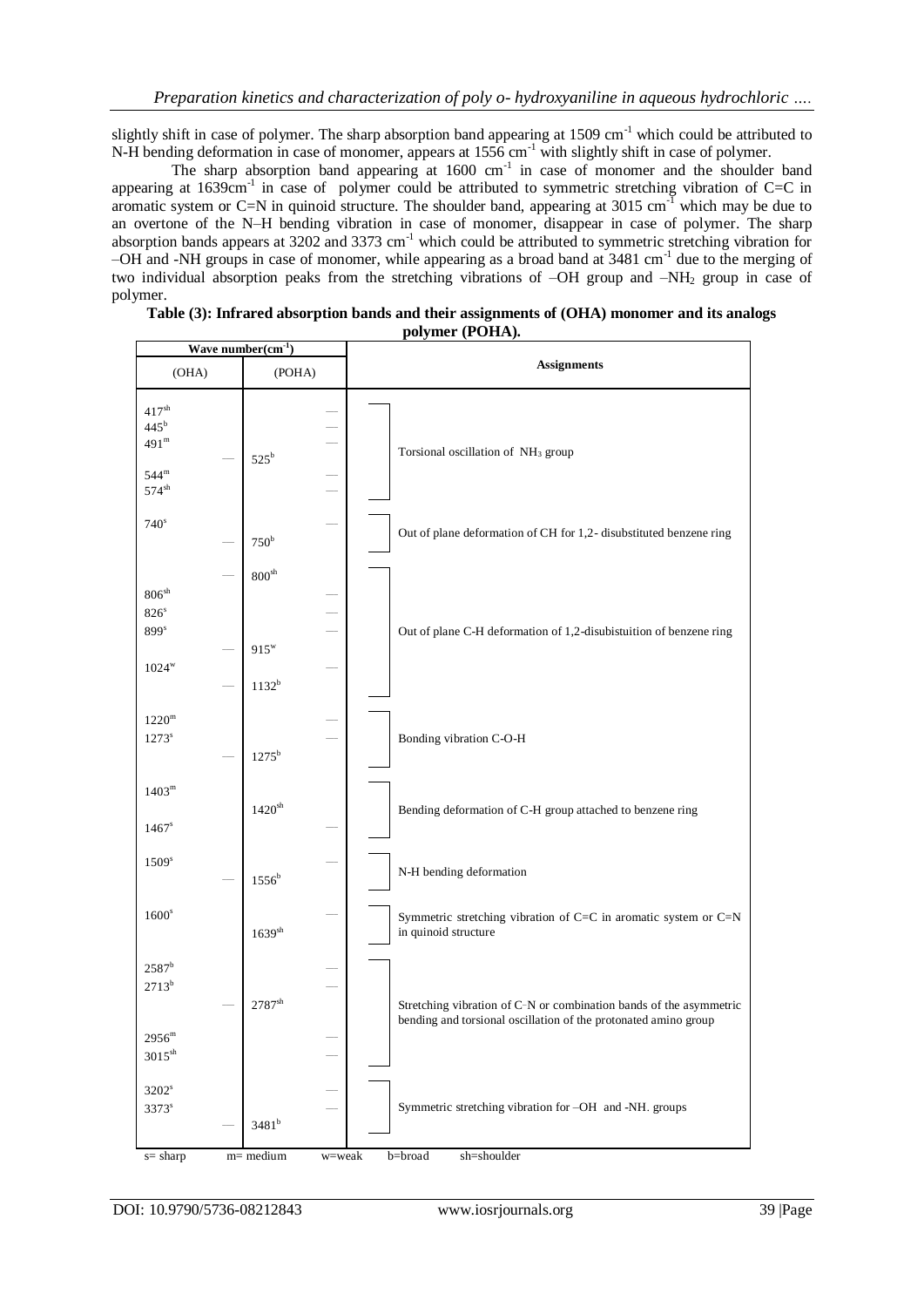

**Figure (15): The infrared spectrum of (OHA) monomer (a) and it analogous polymer (POHA) (b).**

# **3.4.5. The UV-visible Spectra of o-Hydroxyaniline (OHA) and its Polymer (POHA):**

The UV-visible spectra of (OHA) and its polymer (POHA) are represented in figure (16); the spectra show the following absorption bands:

- (1) In case of monomer, two absorption bands appear at  $\lambda_{\text{max}} = 215$  and 244 nm which may be attributed to  $\pi \text{-} \pi^*$ transition (E<sub>2</sub>-band) of the benzene ring and the β-band (A<sub>1g</sub> – B<sub>2u</sub>).
- (2) In case of polymer, the absorption band appear at  $\lambda_{\text{max}} = 224$  and 258 nm which may be attributed to  $\pi$ - $\pi$ <sup>\*</sup> transition showing a bathochromic shift. Beside these two bands, broad absorption band appears in the visible region at  $\lambda_{\text{max}} = 448$  nm which may be due to the high conjugation of the aromatic polymeric chain.



**Figure (16): UV-visible spectra of (OHA) (A) and its analogous polymer (POHA) (B).**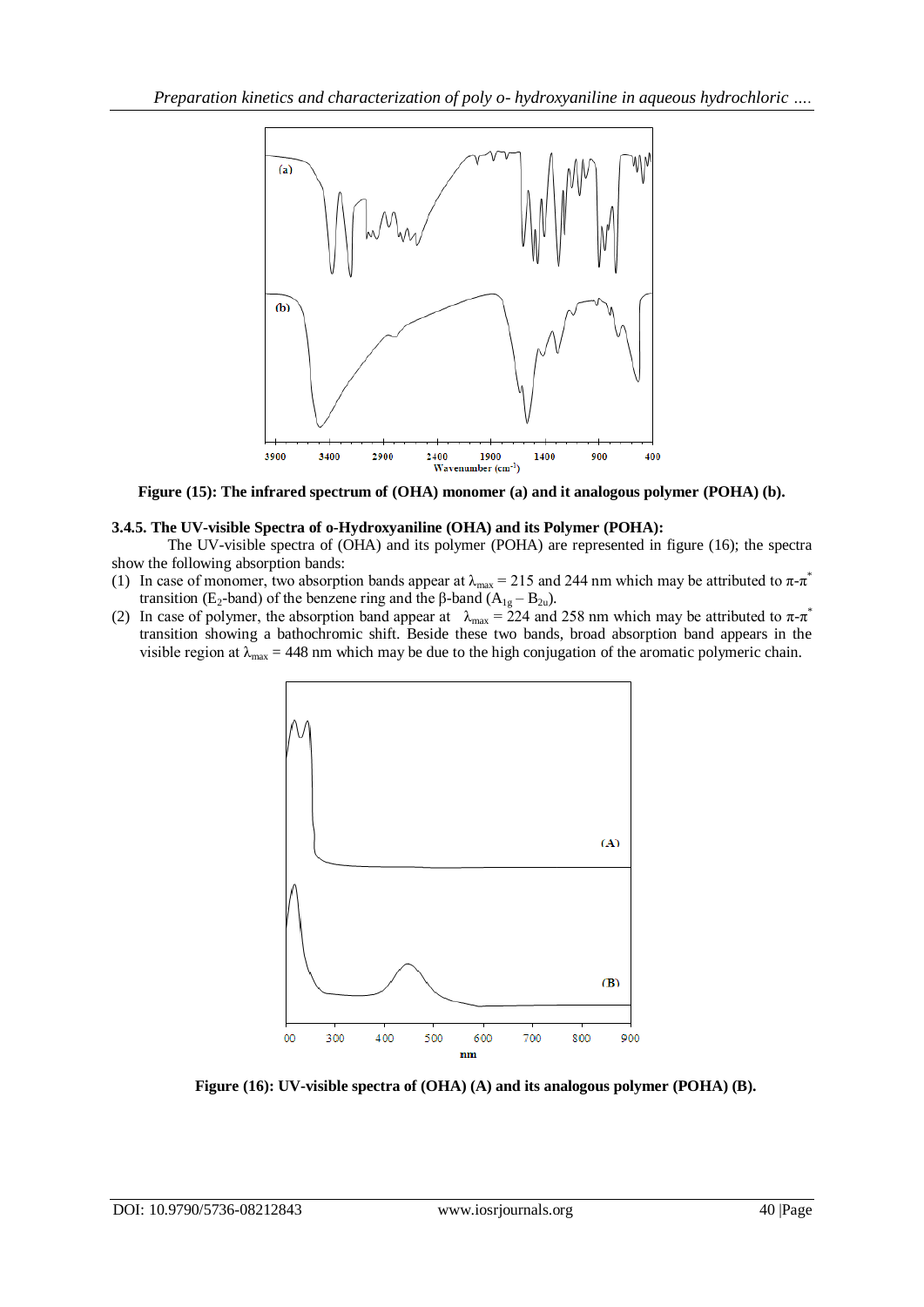# **3.4.6. Thermal Gravimetric analysis (TGA) of (POHA):**

Thermogravimetric analysis (TGA) of (POHA) has been investigated and the TGA-curve is represented in figure (17). The calculated and found data are summarized in table (4). The thermal degradation steps are summarized as follows:

(1)The first stage includes the loss of one water molecule in the temperature range between  $34.87\text{-}125.6\text{ °C}$  the weight of loss this step was found to be 3.38 % which is in a good agreement with the calculated one  $(3.38 \text{ %})$ .

(2)The second stage, in the temperature range between  $125.6-219.3$  °C the weight loss was found to be 6.89 %, which could be attributed to the loss of one HCl molecule. The found weight loss is in good agreement with the calculated one (6.86 %).

(3) The third stage, in the temperature range between 219.3-370.2  $\degree$ C, the weight loss was found to be 12.72 %, which is attributed to the loss of four molecules of OH groups. The found weight loss is in good agreement with the calculated one 12.77 %.

(4)The fourth stage, in the temperature range between  $370.2-468.7$  °C, the weight loss was found to be 16.86 %, which is attributed to the loss of one molecule of  $(C_6H_3)$  NH. The found weight loss is in good agreement with the calculated one 16.90 %.

(5)The fifth stage, in the temperature range between  $468.7-600^{\circ}$ C, the weight loss was found to be 13.92 %, which is attributed to the loss of phenyl ring  $C_6H_3$ . The found weight loss is in good agreement with the calculated one 14.09 %.

(6)The last stage, above 600.00 °C, the remained polymer molecule was found to be 46.20 % including the metallic residue but the calculated one is equal to 46.30 %.

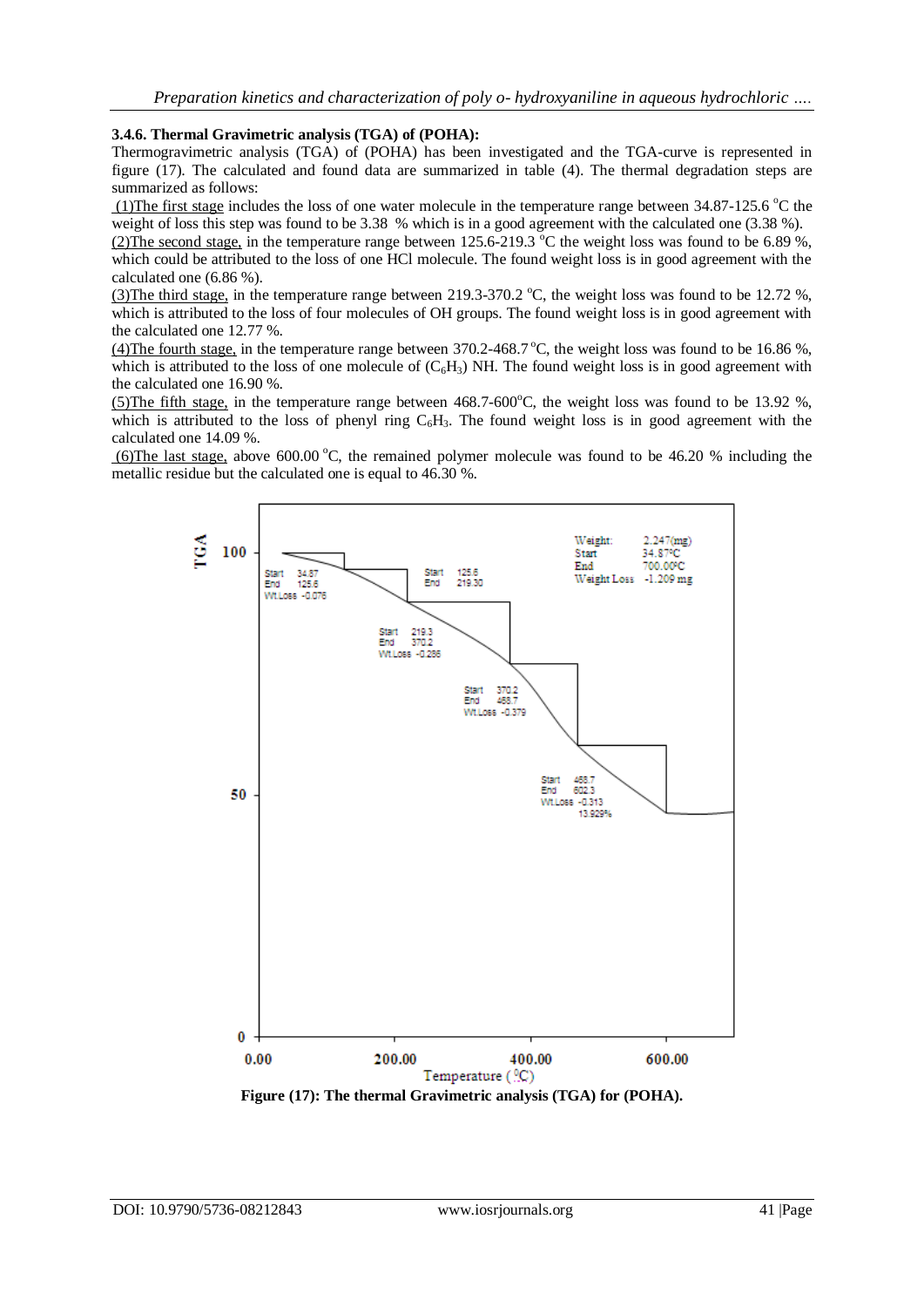|        | $\frac{1}{2}$                  | - p - - p - - - - p - - <i>, -</i> - - <i>, -</i> - - - ,<br>Weight loss $(\%)$ |                                         | The<br>removed   |
|--------|--------------------------------|---------------------------------------------------------------------------------|-----------------------------------------|------------------|
| Name   | Temperature range ${}^{0}C$    | Calc.                                                                           | Found<br>3.38<br>6.89<br>12.72<br>16.86 | molecule         |
| (POHA) | 34.87-125.6                    | 3.38                                                                            |                                         | H <sub>2</sub> O |
|        | 125.6-219.3                    | 6.86                                                                            |                                         | <b>HCL</b>       |
|        | 219.3-370.2                    | 12.77                                                                           |                                         | 4OH              |
|        | 370.2-468.7                    | 16.90                                                                           |                                         | $(C_6H_3)$ .NH   |
|        | 468.7-600                      | 14.09                                                                           | 13.92                                   | $(C_6H_3)$       |
|        | Remaining weight (%) above 600 | 46.00                                                                           | 46.20                                   | .                |

**Table (4):** Thermogravimetric data of the prepared poly o-hydroxy aniline samples

# **3.4.7. The X-Ray Diffraction Analysis and Transmission Electron Microscope of Poly o- Hydroxyaniline:**

The X-Ray diffraction Patterns of the prepared polymers is represented in figure (18). The degrees of crystallinity for all polymers have been estimated using following equation:

Degree of crystallinity (Xc) % 
$$
=\frac{Ac}{Ac+Aa}
$$
 (17)

where  $A_c$  is area of hump or crystalline phase,  $A_a$  area of amorphous phase and  $X_c$  is degree of crystallinity. Computer aided curve resolving technique is used to separate crystalline and amorphous phases of diffracted graph. The degree of crystallinity for poly o-hydroxyaniline (POHA) was found to be 43.7%.



Figure (19) shows TEM image of POHA polymer which seems to be spherical or ellipsoidal particles with approximate diameter of 59-81 nm either separated or linked with each other



**Figure (19):** The transmission electron microscope of poly o-hydroxyaniline (POHA).